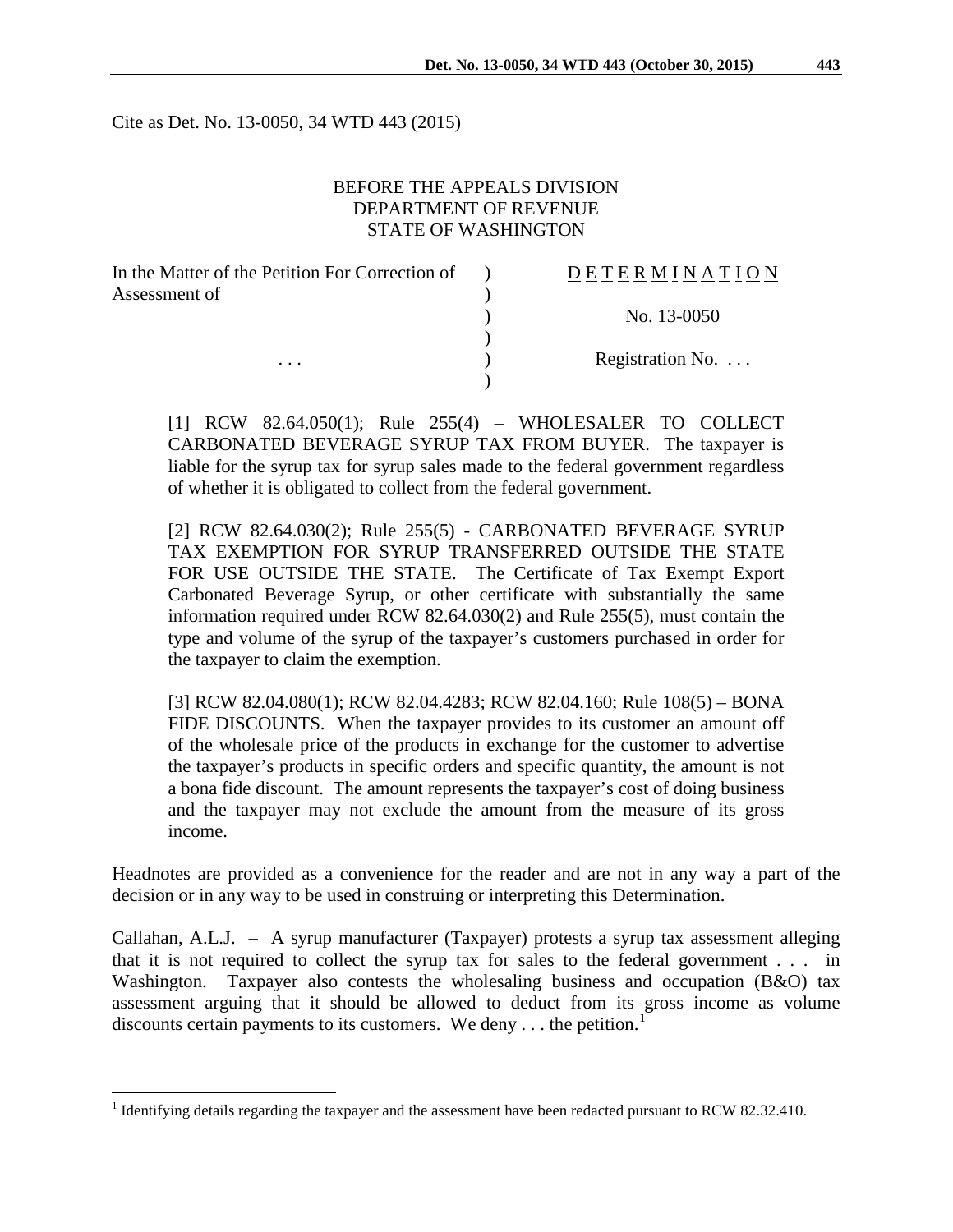#### ISSUES

- 1. Is Taxpayer liable for the syrup tax, under RCW 82.64.050 and WAC 458-20-255 (Rule 255), when it failed to collect the syrup tax from the federal government. . .
- 2. Has Taxpayer produced documents to establish some of the syrup sales are exempt from the syrup tax, under RCW  $82.64.030(2)$  and WAC  $458-20-255$  (Rule 255), because the syrup was transferred to a point outside Washington for use outside the state?
- 3. Can Taxpayer exclude payments or allowances to its customers for sales of its products from its "gross income of the business," under RCW 82.04.080, as cash discounts under RCW 82.04.4283 and WAC 458-20-108(5)(c) (Rule 108)?

### FINDINGS OF FACT

Taxpayer manufactures and makes wholesale and retail sales of syrup and other products. Taxpayer has bottling plants located in . . . [Washington]. The Department of Revenue's (the Department's) Audit Division examined Taxpayer's books and records for the period of . . . (the audit period). On February [2](#page-1-0)4, 2011, Audit issued assessment number  $\ldots$   $\frac{1}{2}$  and assessment number . . .  $\cdot$ <sup>[3](#page-1-1)</sup> The original assessed amount of assessment number . . . was \$ . . . . Audit issued a post assessment adjustment (PAA) for assessment number . . . based on the additional information Taxpayer subsequently submitted. The PAA for assessment number . . . was in the amount of \$ . . . , which consisted of retail sales tax of \$ . . . , retailing business and occupation (B&O) tax of  $\$\dots$ , wholesaling B&O tax of  $\$\dots$ , a credit for use tax/deferred sales tax of  $\$\dots$ ., manufacturing B&O tax of \$..., a credit for multiple activities tax credit (MATC) of \$..., litter tax of  $\$\ldots$ , syrup tax of  $\$\ldots$ , audit interest of  $\$\ldots$ , and additional interest from March 29, 2011 to April 18, 2012 of \$ . . . .

Taxpayer did not pay the assessment and timely petitioned for correction of assessment. Taxpayer is not disputing the retail sales tax, retailing B&O tax, use tax/deferred sales tax credit, manufacturing B&O tax, MATC credit, or the litter tax in the assessment. At issue are the syrup tax and the wholesaling B&O tax. We will first address the syrup tax issue.

Taxpayer makes wholesale sales of syrup to several extensions of the federal government. . . located in Washington. . . . Taxpayer did not collect the syrup tax from . . . the federal government . . . when it sold its syrup to them during the audit period. Taxpayer argues that it is not required to collect the syrup tax from them because these entities are exempt from the syrup tax under RCW 82.64.050(1). Taxpayer asserts that the Department's Rule 255 exceeds its statutory authority and is invalid because it "shifts the incidence of the syrup tax to the wholesaler instead of the buyer."

<span id="page-1-0"></span><sup>&</sup>lt;sup>2</sup> While the appeal was pending, Taxpayer submitted additional information for Audit to review. As a result, Audit issued a PAA for assessment number . . . and Taxpayer paid this assessment in full. At hearing, Taxpayer stated that it agreed with the PAA for assessment number . . . and this assessment is not in dispute.<br><sup>3</sup> Two auditors worked on the audit on different issues, which resulted in two assessments issued with the respective

<span id="page-1-1"></span>issues.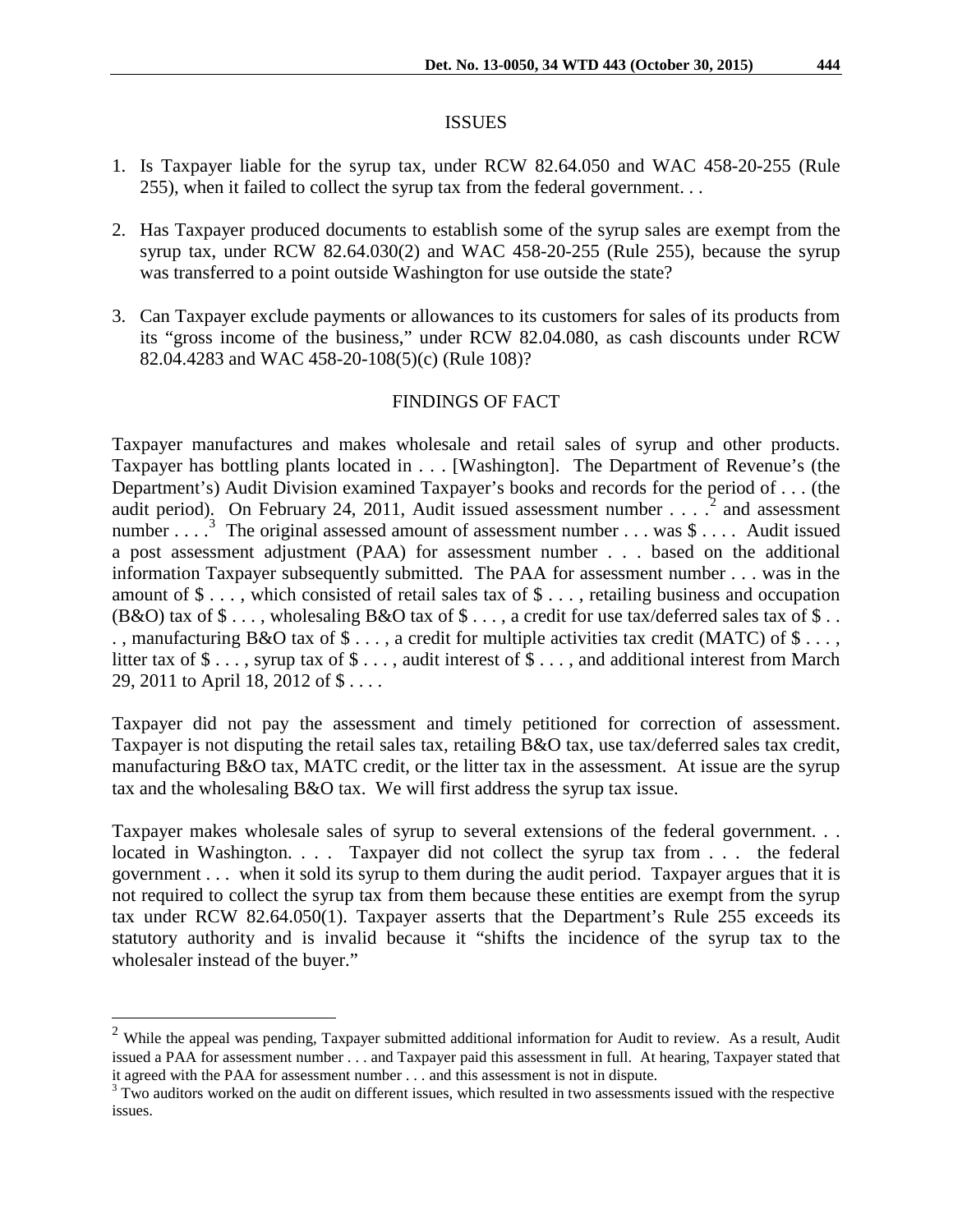The syrup tax assessment<sup>[4](#page-2-0)</sup> also included the disallowed syrup tax exemptions Taxpayer took, under RCW 82.64.030(2), for wholesaling sales to businesses where the syrup was allegedly used outside Washington. Audit disallowed the syrup tax exemptions because Taxpayer did not produce a Certificate of Tax Exempt Export Carbonated Beverage Syrup, or another certificate with substantially the same information required under RCW 82.64.030(2) and Rule 255. When the appeal was pending, Taxpayer produced copies of Certificates of Tax Exempt Export Carbonated Beverage Syrup issued by the buyers.<sup>[5](#page-2-1)</sup> Only the certificate issued by [Customer A] contained the type and volume of the syrup Taxpayer's customers purchased. The "Syrup Purchased" portions of the other certificates were left incomplete.<sup>[6](#page-2-2)</sup>

With respect to the wholesaling B&O tax,<sup>[7](#page-2-3)</sup> Taxpayer enters into agreements with its customers, under which Taxpayer agrees to pay its customers incentives to purchase its products. There are two types of incentives, one is labeled as a "funding." Taxpayer provided a copy of the agreement named [Customer Agreement] that it entered with [Customer B] as an example. The agreement in relevant part, provided:<sup>[8](#page-2-4)</sup>

#### **COMPLIANCE**

The Account [Customer B] agrees and acknowledges funding hereunder is earned in response to the terms of this Agreement over the Term of the Agreement and that in order to receive the funding set forth herein, the Account must: (1) be in full compliance with the terms and conditions of this Agreement,  $9$  and (2) have paid, without offsets, auto or

<span id="page-2-1"></span>

<span id="page-2-0"></span><sup>&</sup>lt;sup>4</sup> There are two items that are [not at issue] in the syrup tax assessment. The first one is the sales of generic syrup. Taxpayer argued in its petition that the sales of generic syrup are not subject to the syrup tax under RCW 82.64.020. Audit agrees that the sales of generic syrup are not taxable under RCW 82.64.020. However, this is [not an] issue because Audit did not assess generic syrup in its assessment during the audit period. The second one is the wholesale sales to businesses in Washington, other than to the federal government . . . , where Taxpayer did not collect and remit the syrup tax. Audit assessed syrup tax for these unreported sales, which is not in dispute. The undisputed amount of the syrup tax was  $\$\dots$  out of the total assessed syrup tax of  $\$\dots$ .<br><sup>5</sup> The export certificates Taxpayer provided were issued by ... [customers].<br><sup>6</sup> Audit reviewed the certificates and determined o

<span id="page-2-2"></span>requirements under Rule 255. Audit will make the adjustment to the syrup tax assessment regarding [Customer A] in accordance with the certificate Taxpayer provided. Audit rejected the certificate issued by [Customer C] as a valid certificate because it was issued for purchase order . . . where the assessment for the syrup tax sale was for purchase order ....<br><sup>7</sup> There are two [items not at] issue in the wholesaling B&O tax assessment. The first one is the syrup Taxpayer

<span id="page-2-3"></span>sells through vending machines located in Washington. Taxpayer claimed that it collected retail sales tax for these sales. Audit included the retail sales tax amount in the measure of Taxpayer's wholesaling B&O tax liability. On appeal, Taxpayer argues that the vending machines syrup retail sales should be excluded from the measure of its wholesaling B&O tax because they were not wholesale sales and it collected retail sales tax for those sales. Audit agrees with Taxpayer's proposed adjustment. Audit will exclude the retail sales tax collected for the vending machines syrup sales from the wholesaling B&O tax liability measurement providing that Taxpayer will submit documentation to prove that retail sales tax was collected and remitted to the Department. The second issue is the "customer short-pays" where Taxpayer deducted the amount its customer paid less the amount invoiced for its purchase. On Appeal, Taxpayer provided documents to demonstrate the gross receipts of the short-pays sales. Audit agrees and will make adjustment to the assessment to exclude the short-pays amount from Taxpayer's wholesaling B&O tax liability.

<span id="page-2-5"></span><span id="page-2-4"></span><sup>8</sup> That agreement covered the period from . . . . <sup>9</sup> The terms and condition were: . . . .

<sup>. . .</sup>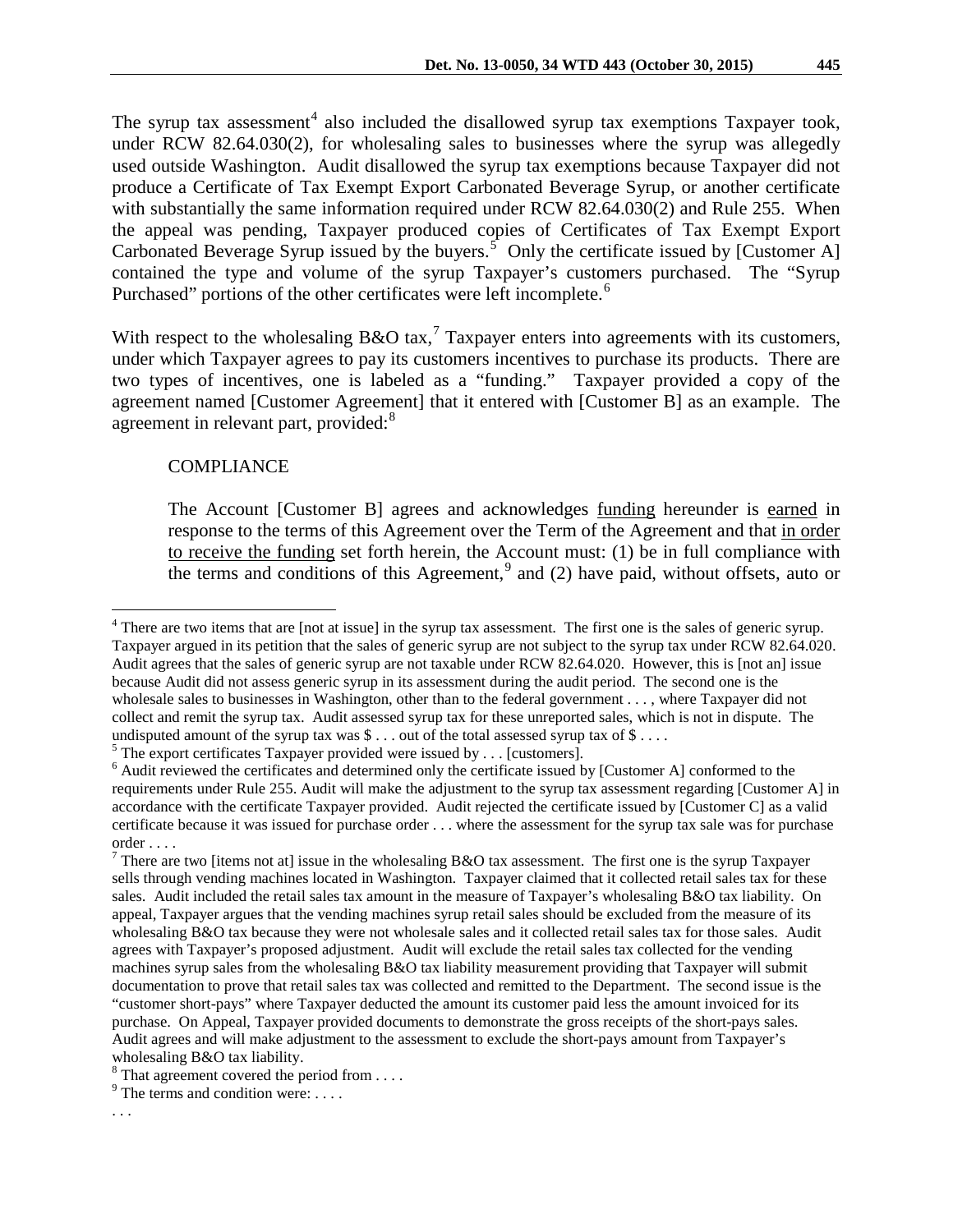other deductions, all invoices for products delivered to the Account in accordance with the payment terms set out above. (Emphasis added).

If any of the Account's stores fail to comply with the provisions of this Agreement, the Bottlers will provide the Account with five (5) days notice of such non-complying stores prior to the withholding of funds. . . . The Bottler also reserves the right to suspend all funds indefinitely to stores with consistent compliance issues. . . .

The [Customer Agreement] provided that Taxpayer would provide funding to [Customer B] per case of Taxpayer's products sold when [Customer B] reached a certain volume level of sales.<sup>1</sup>

. . .

Taxpayer deducted funding . . . payments or allowances to its customers when it reported its wholesaling B&O tax during the audit period. Audit disallowed the deductions because they were Taxpayer's costs of doing business. Taxpayer relies on Rule 108(5)(c) and argues that the payments or allowances were bona fide discounts that it offered to its customers based on the volume of product sold and are not subject to the wholesaling B&O tax.

#### ANALYSIS

[1. Liability for Syrup Tax]

The syrup tax is imposed upon the wholesaling and retailing sale of syrup sold in Washington.  $RCW$  82.64.020.<sup>11</sup> There is no dispute that Taxpayer's syrup is "a concentrated liquid added to carbonated water to produce a carbonated beverage" as defined in RCW 82.64.010(3). RCW 82.64.050 provides that a wholesaler making wholesaling sales in Washington must collect the syrup tax from the buyer:

 $\overline{a}$ 

(3) Moneys collected under this chapter shall be deposited in the state general fund.

<sup>. . .</sup>

<span id="page-3-0"></span><sup>&</sup>lt;sup>10</sup> The agreement provided that Taxpayer would pay "a growth fund of \$... per case on all incremental ... Cases purchased by the Customer during the term in excess of the 2005 Cases from  $+2\% +10\%$  growth."

<span id="page-3-1"></span><sup>&</sup>lt;sup>11</sup> Before 1994, RCW 82.64.020 imposed the "Carbonated beverage tax" on wholesale or retail sales of carbonated beverages or syrup in Washington. However, effective July 1, 1995, RCW 82.64.020, now commonly referred to as the "Syrup tax," was revised to impose a tax on the wholesale or retail sale of syrup. Carbonated beverages were excluded upon the revision of RCW 82.64.020. RCW 82.64.020 provides:

<sup>(1)</sup> A tax is imposed on each sale at wholesale of syrup in this state. The rate of the tax shall be equal to one dollar per gallon. Fractional amounts shall be taxed proportionally.

<sup>(2)</sup> A tax is imposed on each sale at retail of syrup in this state. The rate of the tax shall be equal to the rate imposed under subsection (1) of this section.

<sup>(4)</sup> Chapter [82.32](http://apps.leg.wa.gov/rcw/default.aspx?cite=82.32) RCW applies to the taxes imposed in this chapter. The tax due dates, reporting periods, and return requirements applicable to chapter [82.04](http://apps.leg.wa.gov/rcw/default.aspx?cite=82.04) RCW apply equally to the taxes imposed in this chapter.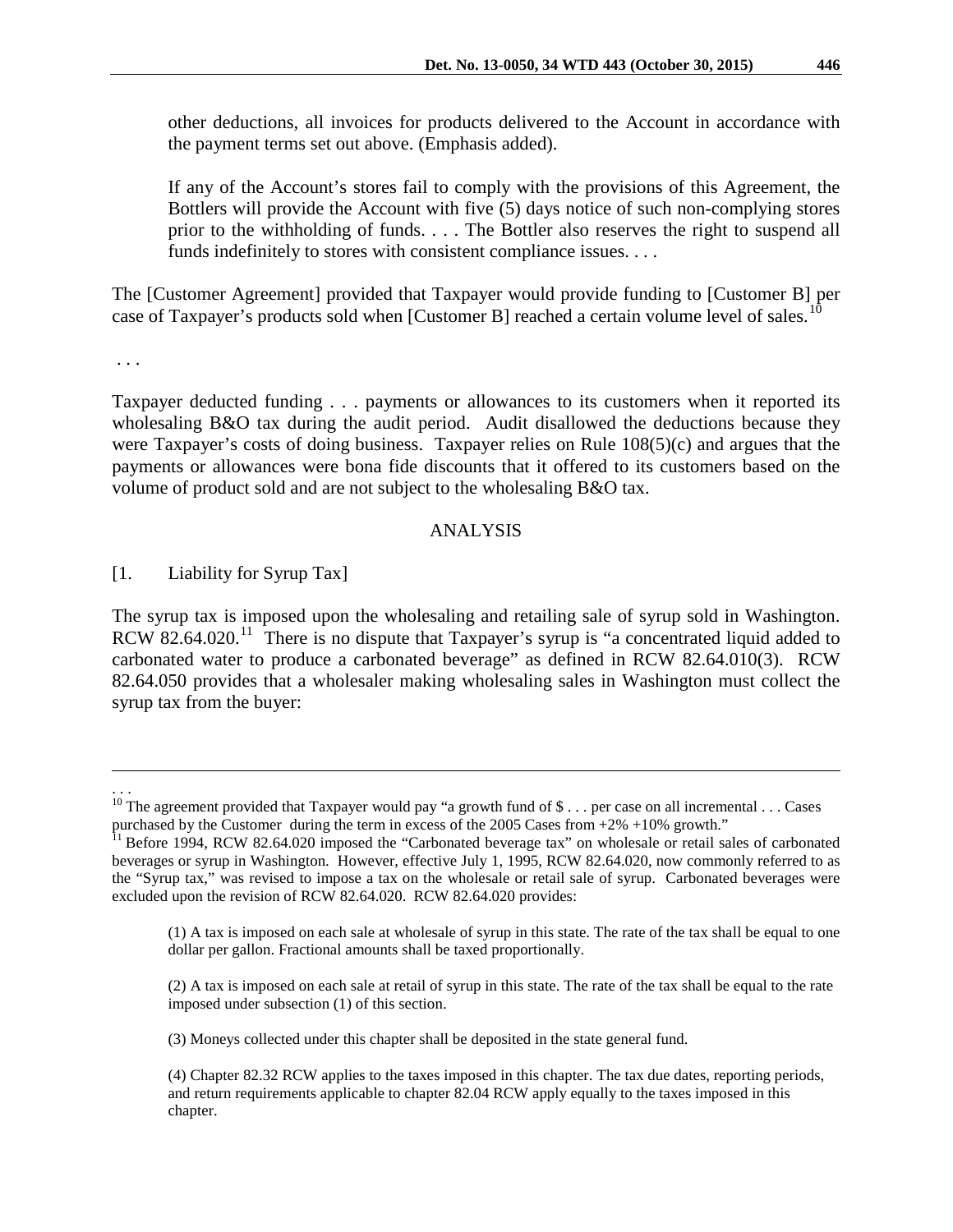(1) The tax imposed in RCW [82.64.020\(](http://apps.leg.wa.gov/rcw/default.aspx?cite=82.64.020)1) shall be paid by the buyer to the wholesaler and each wholesaler shall collect from the buyer the full amount of the tax payable in respect to each taxable sale, unless the wholesaler is prohibited from collecting the tax from the buyer under the Constitution of this state or the Constitution or laws of the United States. **Regardless of the obligation to collect the tax from the buyer, the wholesaler is liable to the state for the amount of the tax**. The tax imposed in RCW [82.64.020\(](http://apps.leg.wa.gov/rcw/default.aspx?cite=82.64.020)2) shall be paid by the retailer. The buyer is not obligated to pay or report to the department the taxes imposed in RCW [82.64.020.](http://apps.leg.wa.gov/rcw/default.aspx?cite=82.64.020)

# (Emphasis added).

Under RCW 82.64.050, a wholesaler must collect syrup tax from the buyer unless the wholesaler is prohibited from collecting the tax from the buyer under the Washington Constitution or the laws of the United States. In other words, a wholesaler cannot collect syrup tax from the buyer if the buyer is exempt from such tax either under the Washington Constitution or the laws of the United States. However, the statute provides that the **wholesaler is liable to the state** for the syrup tax **regardless of its obligation** to collect the tax from the buyer. Rule 255 is the Department's administrative rule implementing RCW 82.64.020. Rule 255(4)(a) explains that under RCW 82.64.020, a wholesaler is liable for the syrup tax if the buyer is exempt from the tax:

A wholesaler making a wholesale sale of syrup in this state must collect the tax from the buyer and report and pay the tax to the department. If, however, the wholesaler is prohibited from collecting the tax under the Constitution of this state or the Constitution or laws of the United States, the wholesaler is liable for the tax.

(Emphasis added).

Taxpayer's argument that "the Department shifts the incidence of the syrup tax to the wholesaler instead of the buyer" is not supported by statute or rule. The plain meaning of the language in RCW 82.64.050 clearly provides that the wholesaler is liable for the syrup tax regardless of whether it is obligated to collect from the buyer. Absent ambiguity, we rely on the plain language of the statute. *City of Spokane v. Dep't of Revenue*, 104 Wn. App. 253, 258, 17 P.3d 1206 (2001). The Department's interpretation of RCW 82.64.050 in Rule 255 is consistent with the statute. Taxpayer is a wholesaler when it makes sales to the buyers in Washington for resale, and it is liable for the syrup tax if the buyers are exempt from the syrup tax. RCW 82.64.050; Rule 255. Accordingly, we conclude that Taxpayer is liable to [remit] the syrup tax for sales made to the federal government . . . . We deny Taxpayer's petition and affirm the assessment on this issue.

[2. Exemption for Syrup Transferred Outside the State for Use Outside the State]

RCW 82.64.030(2) provides an exemption for syrup tax if the syrup "is transferred to a point outside the state for use outside the state. The department shall provide by rule appropriate procedures and exemption certificates for the administration of this exemption." (Emphasis added). Rule  $255(5)(b)(i)$  provides the required documentation for the syrup tax exemptions: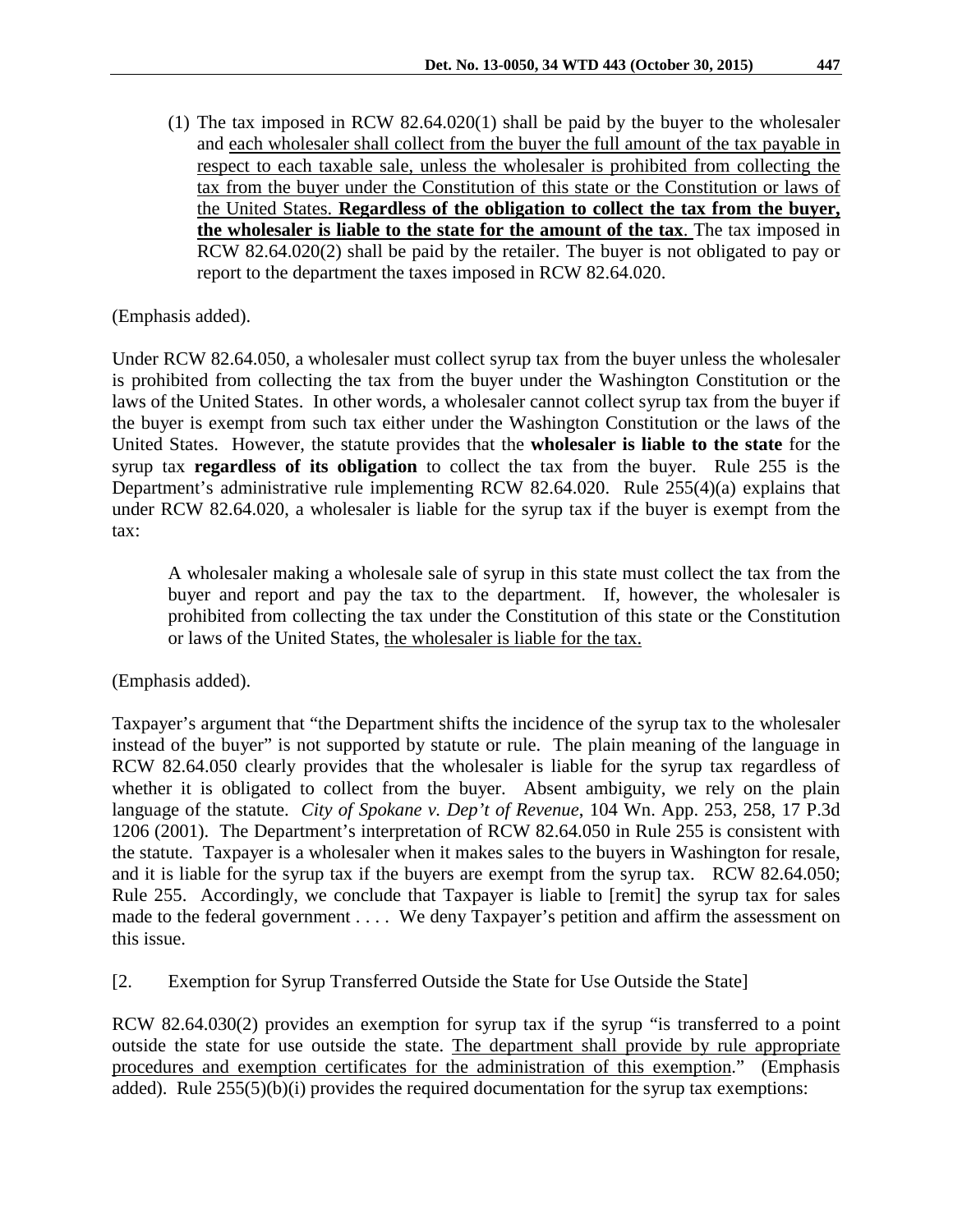The prior approval of the department is not required to claim an exemption from the syrup tax for exported syrup. The seller, at the time of sale, must retain in its records an exemption certificate completed by the buyer to document the exempt nature of the sale. This requirement may be satisfied by using the department's "Certificate of Tax Exempt Export Carbonated Beverage Syrup," or another certificate with substantially the same information.

(Emphasis added).

RCW 82.32.070 requires a taxpayer to preserve records, which provides in part:

Every person liable for any fee or tax imposed by chapters [82.04](http://apps.leg.wa.gov/RCW/default.aspx?cite=82.04) through [82.27](http://apps.leg.wa.gov/RCW/default.aspx?cite=82.27) RCW shall keep and preserve, for a period of five years, suitable records as may be necessary to determine the amount of any tax for which he may be liable, which records shall include copies of all federal income tax and state tax returns and reports made by him. All his books, records, and invoices shall be open for examination at any time by the department of revenue.

The Department's administrative rule WAC 458-20-254, provides additional details regarding this record keeping requirement. Further, RCW 82.32A.030(3) imposes the responsibility upon a taxpayer to "keep accurate and complete business records." Where a taxpayer fails to keep or provide adequate records from which the Department can ascertain the taxpayer's liability, the Department may obtain information from which it may reasonably determine or estimate the taxpayer's liability. Det. No. 89-53, 7 WTD 137 (1989).

Taxpayer argues that some of its syrup sales are exempt from the syrup tax, under RCW 82.64.030, because the syrup was transferred to a point outside the state for use outside Washington. In determining whether the syrup sales at issue are exempt from the syrup tax under the law, we must follow several long-accepted general rules of statutory construction. Taxation is the rule; exemption is the exception. *Spokane County v. City of Spokane*, 169 Wash. 355, 13 P.2d 1084 (1932). Exemptions from a taxing statute are to be narrowly construed. *Budget Rent-A-Car, Inc. v. Dep't. of Revenue,* 81 Wn.2d 171, 500 P.2d 764 (1972), *Evergreen-Washelli Mem'l Park Co. v. Dep't. of Revenue*, 89 Wn.2d 660, 574 P.2d 735 (1978).

In this case, Taxpayer did not produce evidence to demonstrate that the syrup was transferred to a point outside the state for use outside Washington. The exempt certificates Taxpayer provided did not contain the required type and volume of syrup that its customers purchased. We cannot determine the type and volume of syrup that Taxpayer's customers purchased that was transferred to a point outside Washington to qualify for the syrup tax exemption. Therefore, we deny Taxpayer's petition because Taxpayer failed to meet its burden to show that the disputed syrup sales are exempt from the syrup tax. We affirm the assessment on this issue.<sup>[12](#page-5-0)</sup> Syrup tax is a separate tax from the wholesaling B&O tax that is also in dispute.

<span id="page-5-0"></span><sup>&</sup>lt;sup>12</sup> We remand the case to Audit for an assessment adjustment with respect to the sales to [Customer A], in accordance to the exempt certificate [Customer A], issued. See FN5 above.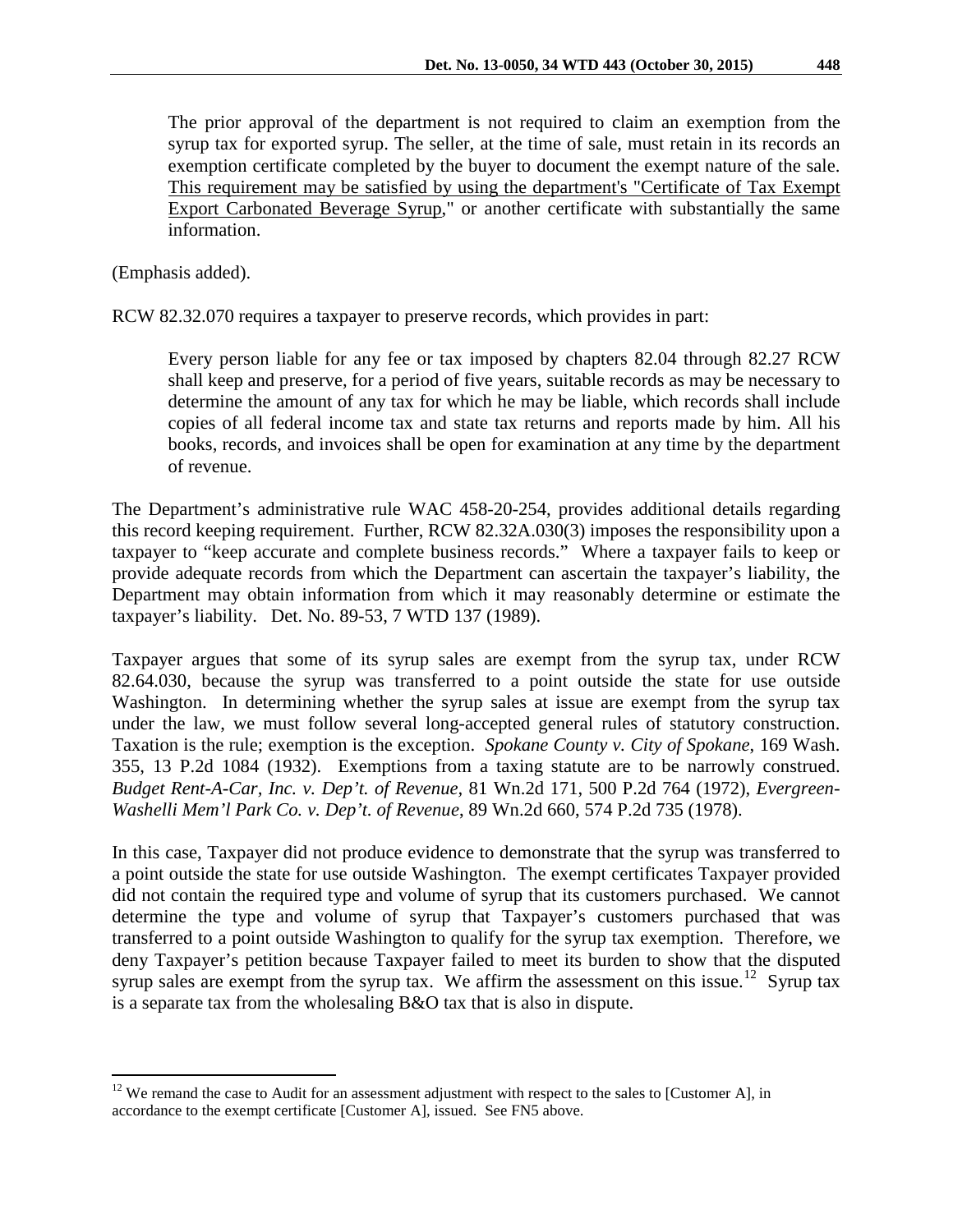## [3. Bona Fide Discounts]

Washington's B&O tax is imposed on every person "for the act or privilege of engaging in business activities" and applies to the gross income of the business. RCW 82.04.220. "Business" for B&O tax purposes includes "all activities engaged in with the object of gain, benefit, or advantage to the taxpayer or to another person or class, directly or indirectly." RCW 82.04.140 (emphasis added). "Gross income of the business" similarly is broadly defined as:

The value proceeding or accruing by reason of the transaction of the business engaged in and includes gross proceeds of sales, compensation for the rendition of services, gains realized from trading in stocks, bonds, or other evidences of indebtedness, interest, discount, rents, royalties, fees, commissions, dividends, and other emoluments however designated, all without any deduction on account of the cost of tangible property sold, the cost of materials used, labor costs, interest, discount, delivery costs, taxes, or any other expense whatsoever paid or accrued and without any deduction on account of losses.

RCW 82.04.080(1) (emphasis added). Likewise, "value proceeding or accruing" is defined in pertinent part as the consideration, whether money, credits, rights, or other property expressed in terms of money, actually received or accrued." RCW 82.04.090 (emphasis added).

The Legislature "intended to impose the business and occupation tax upon virtually all business activities carried on within the state." *Simpson Inv. Co. v. Dep't of Revenue,* 141 Wn.2d 139, 149, 3 P.3d 741 (2000) (quoting *Time Oil Co. v. State*, 79 Wn.2d 143, 146, 483 P.2d 628 (1971)). The B&O tax is not a tax on profit, net gain, capital gain, or sales "but a tax on the total money" or money's worth received in the course of doing business." *Budget Rent-A-Car of Wash.- Oregon*, 81 Wn.2d 171, 172, 500 P.2d 764 (1972). The B&O tax provisions "leave practically no business and commerce free of the business and occupation tax." *Id.* at 175. As a result, unless an exception or deduction applies, a taxpayer owes B&O tax on all income received.

RCW 82.04.4283 allows a deduction for cash discounts taken by purchasers. RCW 82.04.160 defines "cash discount" as "deduction from the invoice price of goods or charge for services which is allowed if the bill is paid on or before a specified date." The Department's administrative rule, Rule 108 provides guidance on discounts that are not subject to the B&O tax:

(5) **Discounts**. The selling price of a service or of an article of tangible personal property does not include the amount of bona fide discounts actually taken by the buyer and the amount of such discount may be deducted from gross proceeds of sales providing such amount has been included in the gross amount reported.

WAC 458-20-108(5) (emphasis added).

The Department issued Excise Tax Advisory 3173.2013 (ETA 3173), titled "Distributor Discounts/Allowances to Grocery Stores," on January 7, 2013, which provides further guidance on bona fide discounts. ETA 3173 in pertinent part, provides: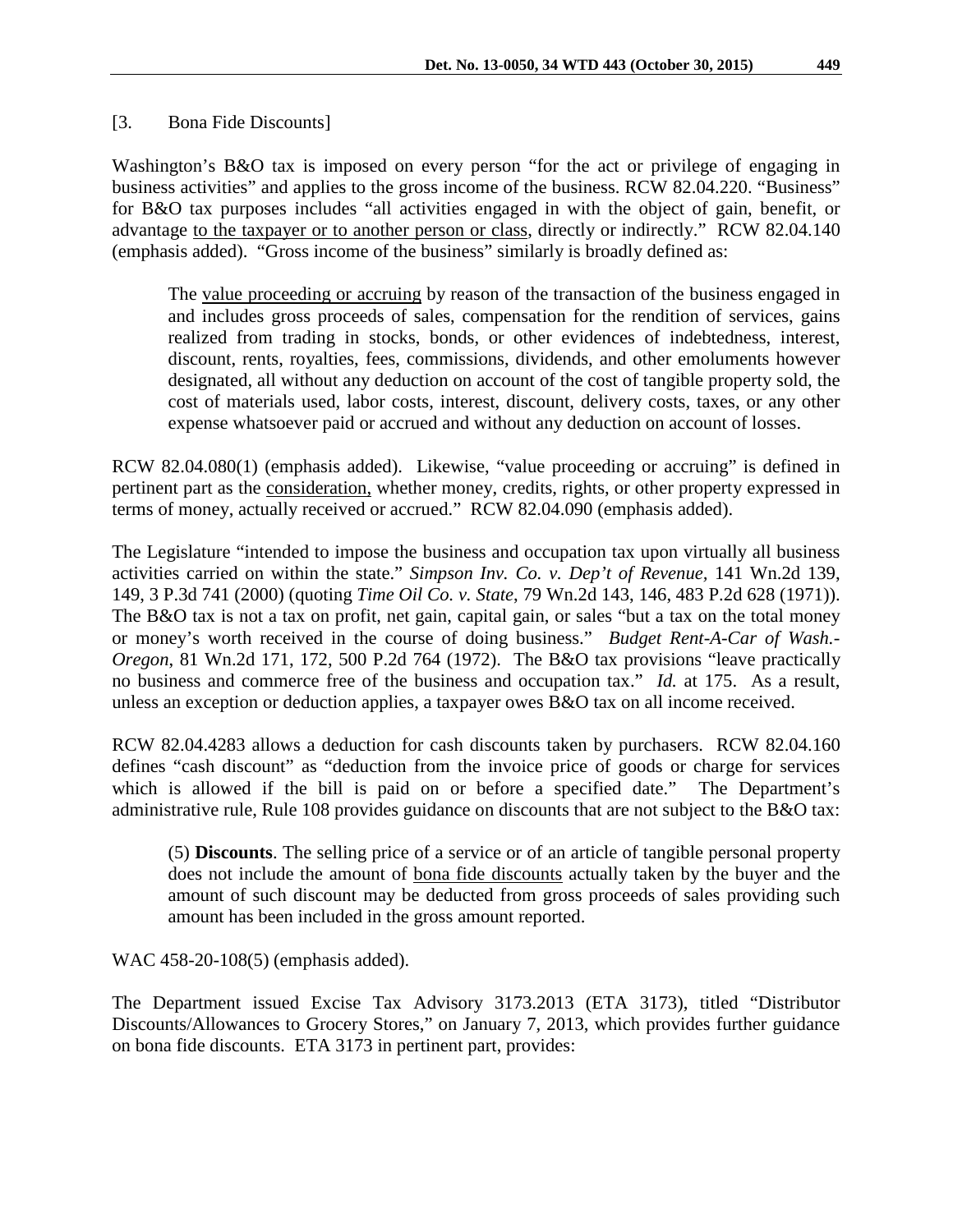Examples of discounts that are not bona fide because the person providing the allowance receives a service or benefit in return include, but are not limited to:

• Advertising allowance

An example of an advertising allowance is when a grocer receives some form of payment or credit from a distributor for advertising a distributor's products in print, on the Internet, or in the Taxpayer's place of business.

• Exclusivity allowance

An example of an exclusivity allowance is when a grocer receives some form of payment or credit from a distributor for carrying only the distributor's products to the exclusion of competitor's similar products. For example, a laundry detergent distributor provides a discount to a grocer if the grocer agrees not to stock laundry detergents sold by other distributors.

#### • Placement (slotting) allowance

An example of a placement allowance is when a grocer receives a payment or credit from a distributor for introducing a product line in the store or for placing a product in certain locations or in certain displays in the store.

The discounts described above are generally received in exchange for services and such income is reported as taxable gross income, generally subject to Service  $\&$ Other B&O tax.

(Emphasis added).

In this case, in order for Taxpayer's customers to receive the fees through the funding program, they have to perform specific services described in the [Customer Agreements]. These services include advertising Taxpayer's products in specific orders and specific quantity; exclusively advertising Taxpayer's products in the customers' newspaper advertisement during Taxpayer's promotional weeks; and placing Taxpayer's products in certain locations or in certain displays in their stores. Taxpayer's customers earn the fees by performing these services and they are not bona fide discounts Taxpayer provides to its customers [off of the wholesale price of the products]. These services Taxpayer receives from its customers are the consideration in exchange for the fees labeled as "funding" it gives to its customers. . . . Taxpayer must not deduct these fees from its ["gross proceeds of sales"]. RCW 82.04.070 [(prohibiting any deduction for expenses)]. To [do so] is contrary to the longstanding recognition that the B&O tax is "a tax on the total money or money's worth received in the course of doing business." *Budget Rent-A-Car of Wash.-Oregon,* 81 Wn.2d at 172.

. . .

. . .